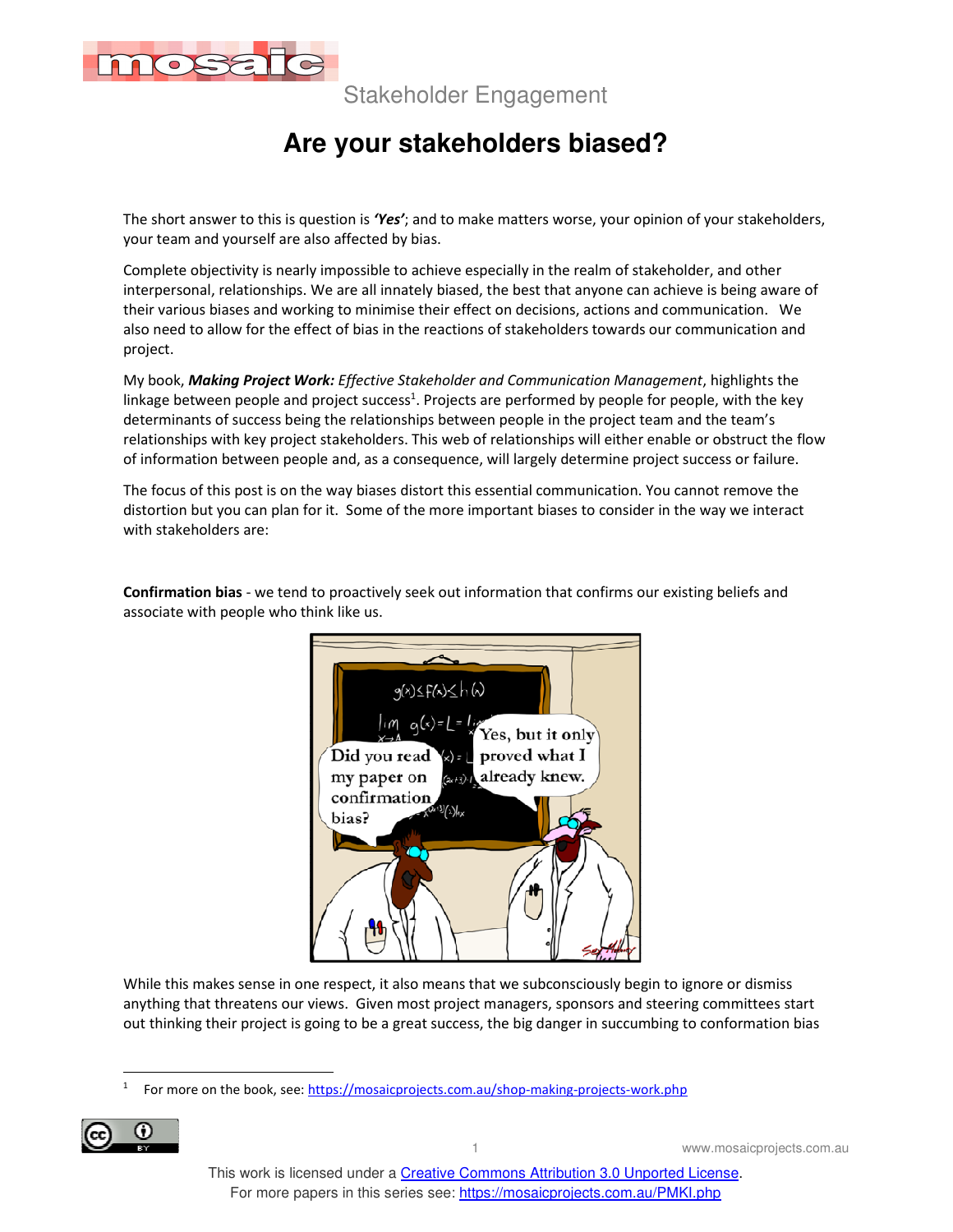

is ignoring the subtle 'early warning signs' of impending issues and problems until it is too late<sup>2</sup>. The comment from the project scheduler about the loss of float on non-critical activities may be caused by poor process and the scheduler's lack of skills; or it may be an early warning of a serious lack of overall productivity that will emerge later as a major project delay. If you believe the project is going great, confirmation bias will lead you to dismiss the warning, an awareness of the bias may allow you to investigate further - we proactively seek out information that confirms our existing beliefs.



Confirmation bias also affects our memories. In an experiment in 1979 at the University of Minnesota, participants read a story about a woman called Jane who acted extroverted in some situations and introverted in others. When the participants returned a few days later, they were divided into two groups. One group was asked if Jane would be suited to a job as a librarian, the other group was asked about her having a job as a real-estate agent. The librarian group remembered Jane as being introverted and later said that she would not be suited to a real-estate job. The real-estate group did exactly the opposite: They remembered Jane as extroverted, said she would be suited to a real-estate job, and when they were later asked if she would make a good librarian, they said no.

Whenever your opinions or beliefs are so intertwined with your self-image that you couldn't pull them away without damaging your core concepts of self, you avoid situations that may cause harm to those beliefs - challenging our beliefs on a regular basis is the only way to avoid getting caught up in the confirmation bias.

**The "swimmer's body illusion"** occurs when we confuse selection factors with results. Rolf Dobelli's book, *The Art of Thinking Clearly*, explains how our ideas about talent and training are completely off-track. Professional swimmers don't have perfect bodies because they train extensively; they are good swimmers because of their physiques. Similarly, are the top performing universities the best schools, or are they able to choose the best students (because of their reputation), who then do well regardless of the school's influence?

When reviewing project success and failure, one of the key questions is: was the project manager the factor that created the success/failure or was the project pre-destined to one or the other outcomes? Consider this situation: two organisations decided to undertake identical projects with a normalised value of \$1million:

2 For more on the *early warning signs of project issues* see: https://www.mosaicprojects.com.au/WhitePapers/WP1080\_Project\_Reviews.pdf

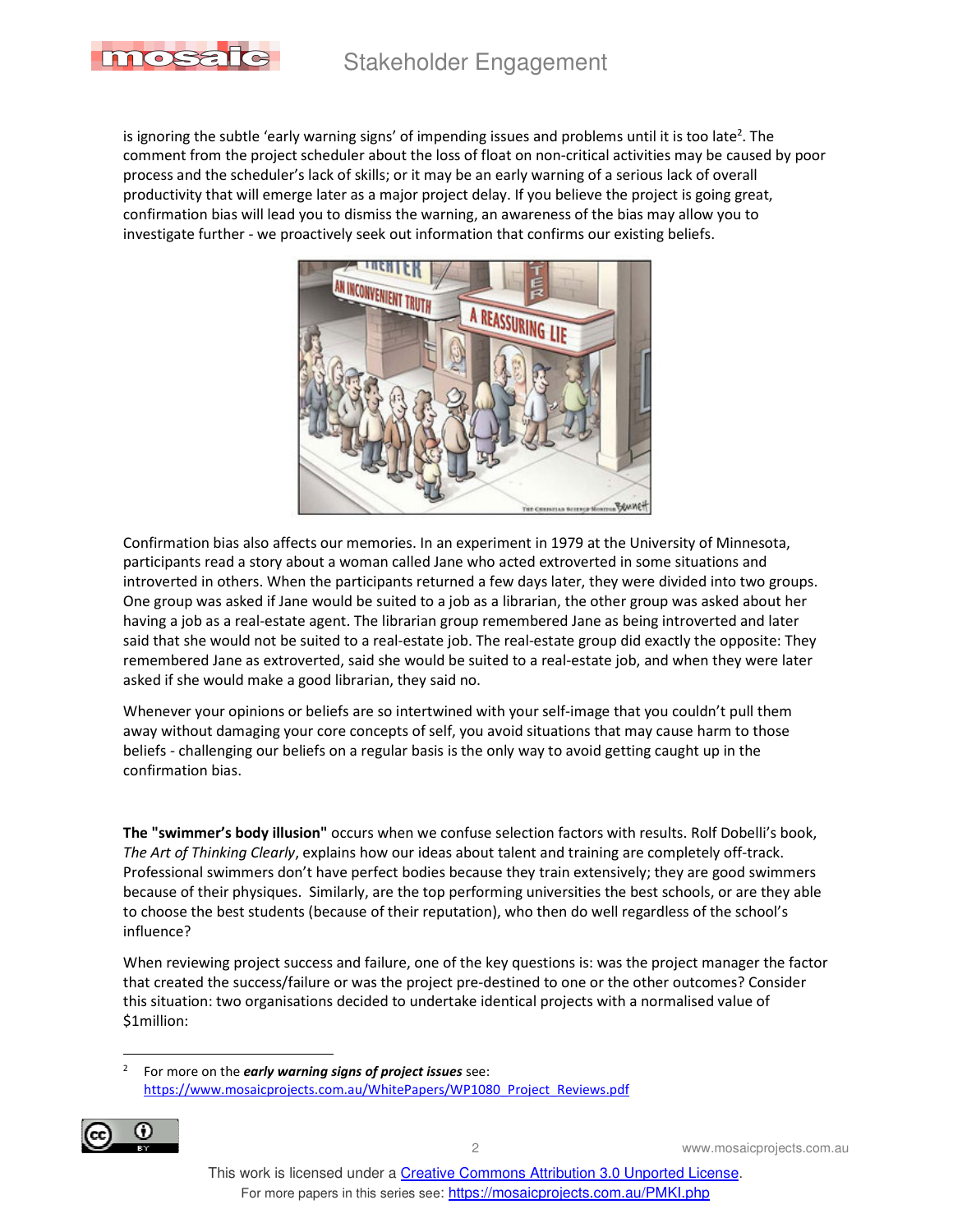- Organisation A assessed their project and set the project budget at \$800,000

mosa

Organisation B assessed their project and set the project budget at \$1,200,000

Organisation A's team did their best to 'meet the challenge' and achieved an outcome of \$900,000 - a cost overrun of \$100,000 nominally a project failure.

Organisation B's team did 'a good job' and achieved an outcome of \$1,100,000 - a profit of \$100,000 nominally a project success.

But which project is really successful?? The one that cost \$900,000 or the one that cost \$1,100,000 to produce the same output.

**The sunk-cost fallacy**. The term sunk cost refers to any cost (not just monetary, but also time and effort) that has already been paid and cannot be recovered. Psychologist Daniel Kahneman explains this in his book, *Thinking Fast and Slow*: Organisms that placed more urgency on avoiding threats than they did on maximizing opportunities were more likely to pass on their genes. Over time this has become an automatic, subconscious bias, the prospect of losses is a more powerful motivator on everyone's behaviour than the promise of gains<sup>3</sup>.

Consider this scenario: you buy a movie ticket only to realize the movie is terrible, you could either:

- stay and watch the movie, to "get your money's worth" since you've already paid for the ticket (sunk-cost fallacy), or
- leave the cinema and use that time to do something you'll actually enjoy.

More than half the population will stay to avoid the loss and waste the afternoon. A closely related bias is the *Buyer's Stockholm Syndrome* or *post-purchase rationalization*; we are very good at rationalizing purchases we don't want. This stems from the principle of commitment, our psychological desire to stay consistent and avoid a state of cognitive dissonance<sup>4</sup>.

**We make decisions based on the anchoring effect**. The anchoring effect essentially works like this: rather than making a decision based on pure value, we factor in comparative values by considering how much value the current option offers when compared to another option or value.

Behavioural economist Dan Ariely, the author of *Predictably Irrational*, uses this example to illustrate the bias. He places two kinds of chocolates for sale in a booth: Hershey's Kisses and Lindt Truffles. The Kisses were priced at 1 cent each, while the Truffles were 15 cents each. Considering the quality differences between the two kinds of chocolates and the normal prices of both items, the Truffles were a great deal, and the majority of visitors to the booth chose the Truffles. For the next stage of his experiment, Dan offered the same two choices, but lowered the prices by one cent each. So now the Kisses were free, and the Truffles cost 14 cents each. Of course, the Truffles were even more of a bargain now, but since the Kisses were free, most people chose those, instead.

Another example Dan offers, is when consumers are given holiday options to choose between. When given a choice of a trip to Rome, all expenses paid, or a similar trip to Paris, the decision is quite hard. Each city comes with its own food, culture, and travel experiences that the consumer must choose between.

<sup>4</sup> *Cognitive dissonance* is the discomfort we get when we're trying to hold onto two competing ideas or theories about ourselves or our behaviour.



<sup>3</sup> For more on **Sunk Costs** see: https://www.mosaicprojects.com.au/Mag\_Articles/P022\_Sunk\_Costs.pdf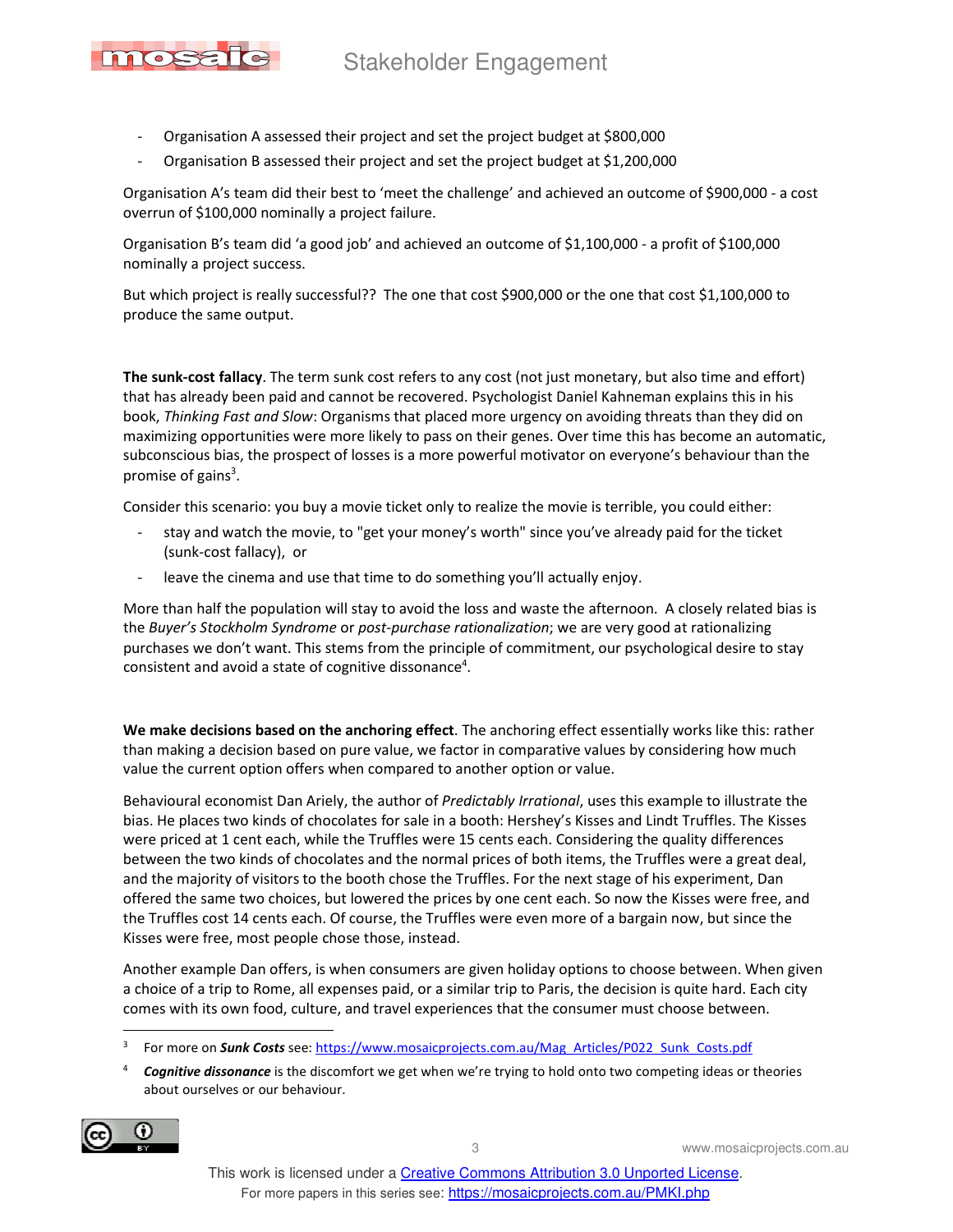

When a third option is added, however, such as the same Rome trip, but without coffee included in the morning, things change. When the consumer sees that they have to pay €2.50 for coffee in the third trip option, not only does the original Rome trip suddenly seem superior out of these two, it also seems superior to the Paris trip. Even though they probably hadn't even considered whether coffee was included or not before the third option was added.

Here's an even better example from another of Dan's experiments: He found a real advertisement for subscriptions to The Economist and used it to see how a seemingly useless choice affects our decisions.



- To begin with, there were three choices: subscribe to The Economist web version for \$59, the print version for \$125, or subscribe to both the print and web versions for \$125. It's pretty clear what the useless option is here. When Dan gave this form to 100MIT students and asked them which option they would choose, 84% chose the combo deal for \$125. 16% chose the cheaper web-only option, and nobody chose the print-only option for \$125.
- Next, Dan removed the 'useless' print-only option that nobody wanted and tried the experiment with another group of 100 MIT students. This time, the majority chose the cheaper, web-only version, and the minority chose the combo deal. So even though nobody wanted the bad-value \$125 print-only option, it wasn't actually useless - it informed (anchored) the decisions people made between the two other options by making the combo deal seem more valuable in relation.

From a project perspective, the first price or cost estimate will always anchor everyone's consideration of 'better or worse'.

**We are very bad at predicting the 'odds'**. Most people do not understand the difference between chance and probability. Imagine you're playing Heads or Tails with a friend. You flip a coin, over and over, each time guessing whether it will turn up heads or tails. You have a 50-50 chance of being right each time.

Now, suppose you've flipped the coin five times already and it's turned up heads every time. Surely the next one will be tails, right? The chances of it being tails must be higher now, right? Well, no - the chances of tails turning up are 50-50 every time. Even if you turned up heads the last 20 times. The odds don't change, what does change is the probability over time the probability of tuning up a head or a tail are equal but this does not affect any single toss of the coin<sup>5</sup>.

<sup>5</sup> For more on *probability* see: https://www.mosaicprojects.com.au/WhitePapers/WP1037\_Probability.pdf

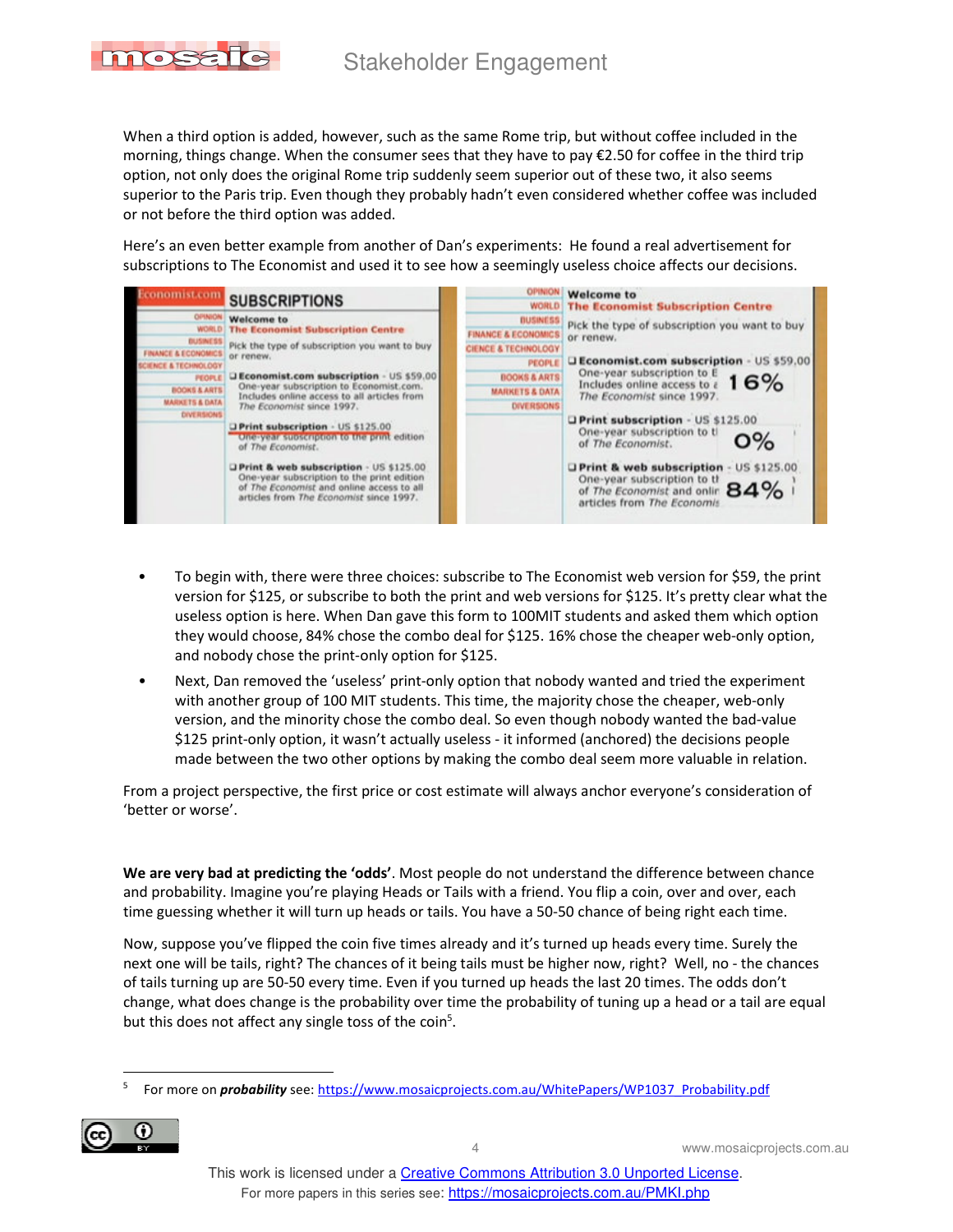



The **gambler's fallacy** extends this problem. It occurs when we place too much weight on past events (eg, wearing 'lucky socks') and confuse our memory with how the world actually works. By believing our memories of past actions will have an effect on future outcomes we operate in an illogical space. Where events are not connected, for example each too in a game of Heads or Tails past events make absolutely no difference to the odds. The inverse of this is the positive expectation bias. This is when we mistakenly think that eventually our luck has to change for the better. Somehow, we find it impossible to accept bad results and give up and often insist on keeping at 'it' until we get positive results, regardless of what the odds of that actually happening are.

**We believe our memories more than facts**. Our memories are highly fallible and plastic. And yet, we tend to subconsciously favour them over objective facts. It works like this: After reading this page of page of text, you are asked whether the page includes more words that end in "ing" or more words with "n" as the second-last letter (make your choice now). Logically, it is impossible for there to be more "ing" words than words with "n" as their penultimate letter because 'ing' as an 'n' as its penultimate letter. But, for most people words ending in "ing" are easier to recall than words like hand, end, or and, which also have "n" as their second-last letter. So, the majority of us tend to answer that there are more "ing" words. To counteract this tendency, whenever possible, look at the facts and examine the data - don't base a factual decision on your gut instinct without at least exploring the data objectively first

#### **Conclusion:**

These are just a few examples out of many hundreds of biases that influence all of our behaviours – more are listed in our White Paper on *The innate effect of Bias*<sup>6</sup>.

The good news is you can seriously limit the effect of bias by firstly being aware of the problem and secondly embracing diversity - everyone has their own set of biases; working with a diverse group of people can balance out many individual biases. Conversely, taking the comfortable option and surrounding yourself with people who think just like you will amplify the effect of bias.

<sup>6</sup> For more on *bias*, see: https://www.mosaicprojects.com.au/WhitePapers/WP1069\_Bias.pdf